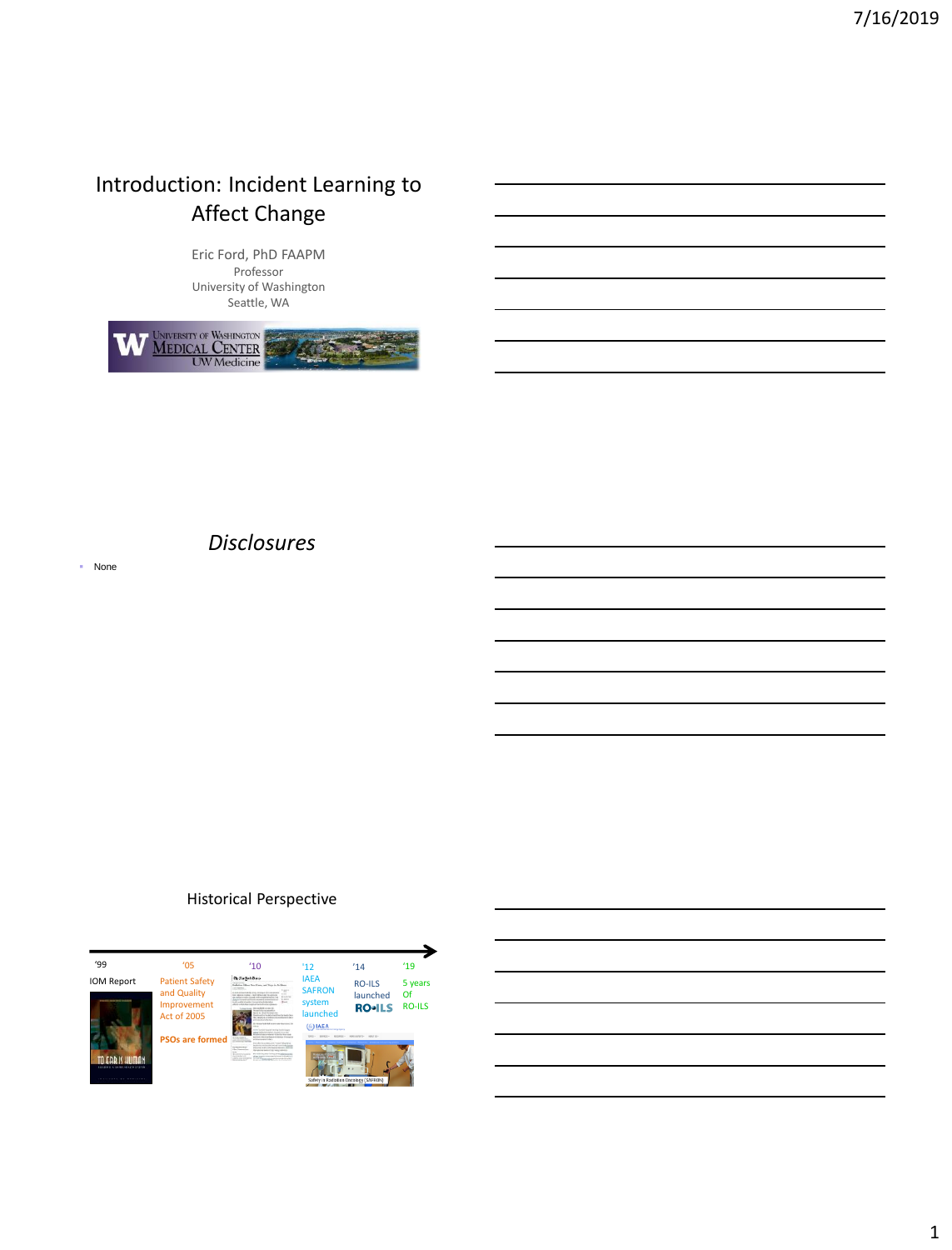#### Incident learning in radiation oncology: A review

Eric C. Ford<sup>a)</sup><br>Department of Radiation Oncology, University of Washington, Seattle, WA 98195, USA<br>Suzanna B. Evans Suzanne B. Evans<br>
Department of Radiation Oncology, Yale University, New Haven, CT 06510, USA<br>
Department of Radiation Oncology, Yale University, New Haven, CT 06510, USA

Med. Phys. 45 (5), May 2018

| .                                                                                               |  |
|-------------------------------------------------------------------------------------------------|--|
| 1.6 From and currences.                                                                         |  |
| 1.B Recommendations for incident learning and current practice                                  |  |
| LC Definitions and terms                                                                        |  |
| 1.D Summary of incident learning studies in radiation oncology                                  |  |
| LE National and international voluntary ILS                                                     |  |
| 2. INSTITUTIONAL INCIDENT LEARNING SYSTEMS                                                      |  |
| 2.A Spurane of a departmental incident learning system.                                         |  |
| 2.B Mentifying events for inclusion in the B.S.                                                 |  |
| 2.C Performing a reen-cause analysis.                                                           |  |
| 2.D Developing and implementing action plans or process improvement                             |  |
| 2.E.Atitudes and barriers toward ILS participation.                                             |  |
| 2.F Irroommor of fredback                                                                       |  |
| 3. PRACTICAL ADVICE FOR DEVELOPING AND MAINTAINING.                                             |  |
| <b>ILS PROGRAM</b>                                                                              |  |
| A SYSTEMS VIEW OF ERROR                                                                         |  |
| 4.A Safety culture and just culture.                                                            |  |
| 4.B Teamwork and communications                                                                 |  |
| 4.C Cognitive high                                                                              |  |
| 4.D Addressing cognitive Nos.                                                                   |  |
| 5. RESPONDING TO INCIDENTS OF HARM                                                              |  |
| 5.A Medical error disclosure                                                                    |  |
| 5.B The patient experience.                                                                     |  |
| 5.C'The impact of incidents on the professional                                                 |  |
| 6 CONCLUSIONS                                                                                   |  |
| *Complete, expanded version of the introduction available in online<br>supplementary materials. |  |
|                                                                                                 |  |

#### **QI: National Standards**

 $\checkmark$  "Each department should have a department-wide review committee which monitors quality problems, near-misses and errors."



✓ "Employees should be encouraged to report both errors and near-misses."

*Safety is No Accident, Zietman et al. 2012*

#### **QI: National Standards**

#### **A key component of practice accreditation**

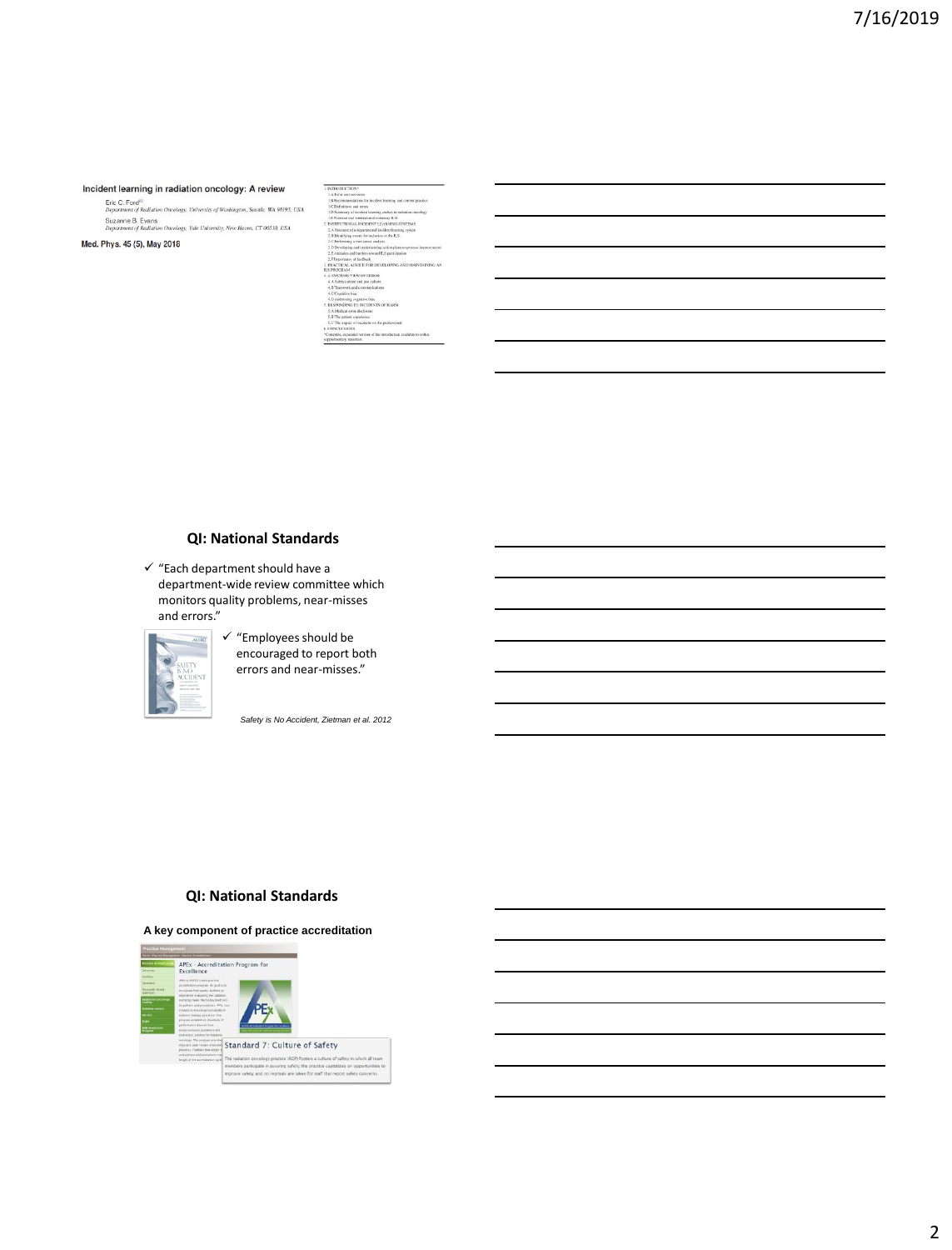## Recent Developments

- Culture of safety: measurement
- AI methods in safety
- Peer-support
- Education

## Safety Program for Residents

WILEY

EDUCATION

#### A patient safety education program in a medical physics residency

Eric C. Ford | Matthew Nyflot | Matthew B. Spraker | Gabrielle Kane | Kristi R. G. Hendrickson J Appl Clin Med Phys 2017; 18:6: 268-274

## Recent Developments

- Culture of safety: measurement
- AI methods in safety
- Peer support
- Education
- AAPM website landing page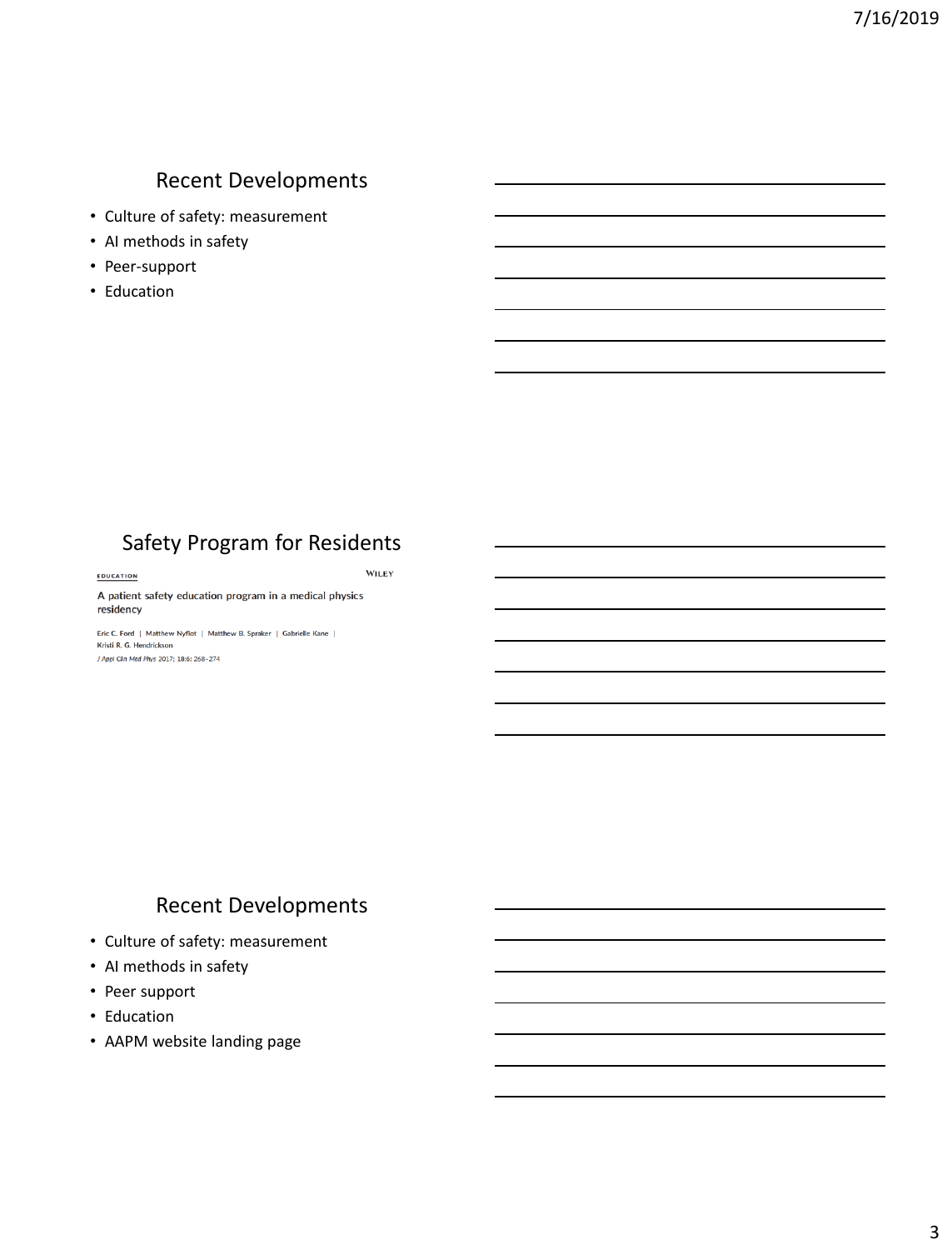

#### $f$   $\blacksquare$   $\blacksquare$   $\blacksquare$   $\blacksquare$

| ONLINE<br>LEARNING<br><b>CENTER</b> | <b>AAPM</b><br><b>PUBLICATIONS</b>           | <b>AAPM</b><br>VIRTUAL<br><b>LIBRARY</b>     | <b>OUALITY CT</b><br>CT PROTOCOLS |
|-------------------------------------|----------------------------------------------|----------------------------------------------|-----------------------------------|
| CAMPEP                              | CME<br><b>GATEWAY</b>                        | QUALITY<br>& SAFETY                          | <b>MPPG</b>                       |
| MedPhys 3.0                         | ONLINE<br><b>NCRP</b><br><b>PUBLICATIONS</b> | ONLINE<br><b>ICRU</b><br><b>PUBLICATIONS</b> | <b>ANNALS</b><br>OF THE ICRP      |
| <b>IHE-RO</b>                       | AIP                                          | <b>AAPM</b><br>MERCHANDISE                   | LINKS<br>OF INTEREST              |

# AMERICAN ASSOCIATION

**QUALITY & SAFETY RESOURCES** 

#### Improving Health<br>Through Medical Phy My AAPM

AAPM Public & Media

- International Medical Physicist
- Members
- Students
- 
- Meetings Education<br>• Quality & Safety

Quality & Safety<br>TG100<br>Guide<br>Guide<br>Radiation Oncology –<br>Incident Learning<br>System (RO-ILS)

## Quality & Safety Resources: This site highlights quality and safety tools developed by AAPM committees<br>for use by our members.

Home | Directory | Career Services |<br>Continuing Education | BBS | Contact

**"y** ⊠ in fla

- · Safety is No Accident: A Framework for Quality Radiation Oncology and Care
- Practical suggestions for dipping your toe in the TG-100 waters<br>The Working Group on implementation of TG-100 has developed this 'tip sheet' based on feedback from the<br>community regarding early experiences with implementat
- $\bullet$  Tutorials on Integrating Formal Risk Management (TG-100) into your practice<br>These short videos have been created by the Work Group on the Implementation of TG-100 to help AAPM<br>members lead and participate in implemen
- 
- 
- Radiation Oncology Incident Learning System (RO-ILS)<br>ASTRO and ARPM sponsor the national RO-ILS system. All members of the public are welcome to access guides.<br>quarterly, and annual reports. These reports can be helpful

## **AAPM Summer School 2020**

"Advances in Quality Assurance" **June 2020** Directors: E. Ford, M. Miften